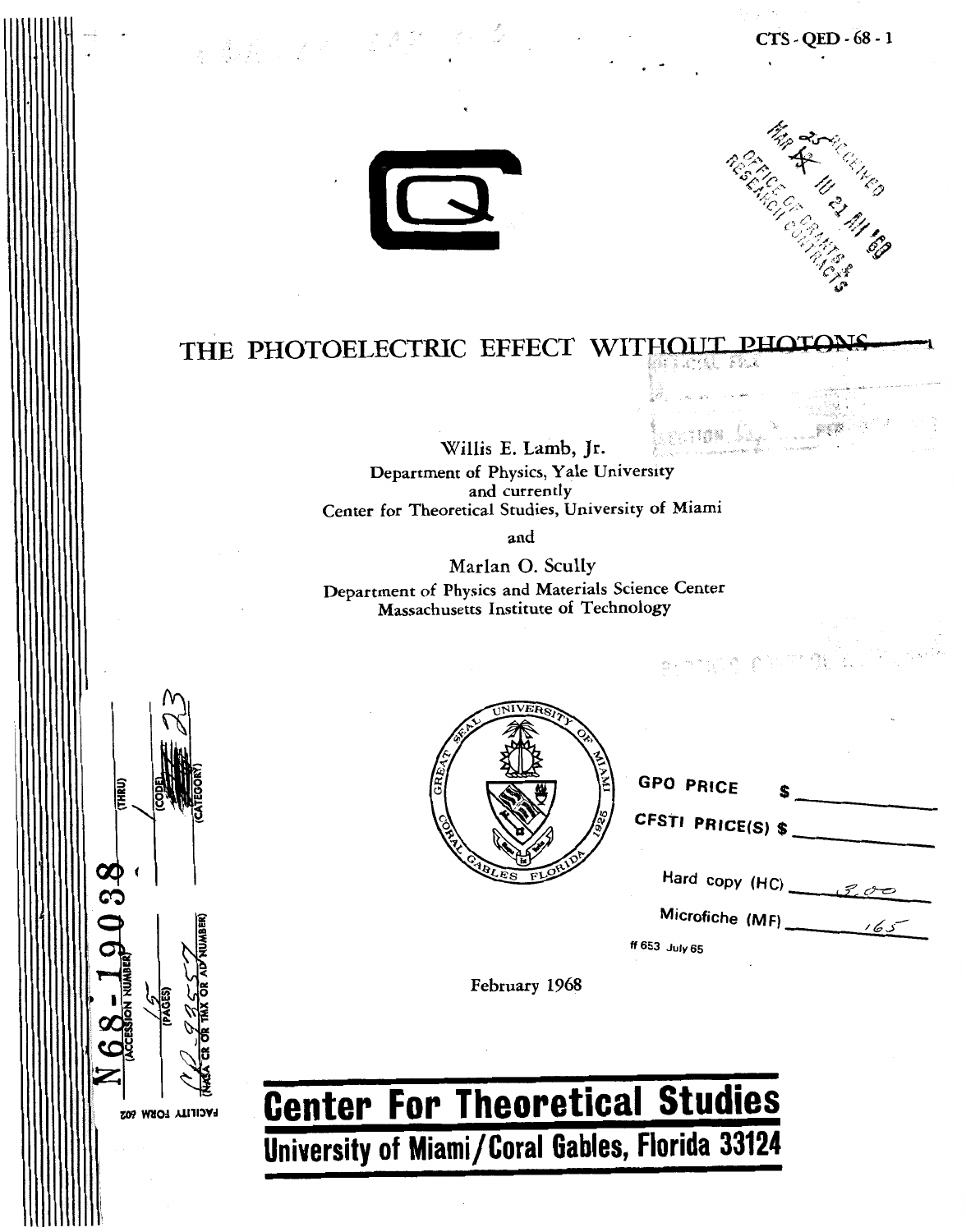### The Photoelectric Effect Without Photons

 $\sim 10^{11}$  $\sim$ 

Willis E. Lamb, Jr.\*

### Department of Physics, Yale University and currently

Center for Theoretical Studies, University of Miami

and

Marlan 0. Scully\*\*

Department of Physics and Materials Science Center Massachusetts Institute of Technology

\* Work supported in part by the National Aeronautics and Space Administration and in part by the U. S. Air Force Office of Scientific Research.

\*\* Work supported **by** the Advanced Research Projects Agency Contract SD-90.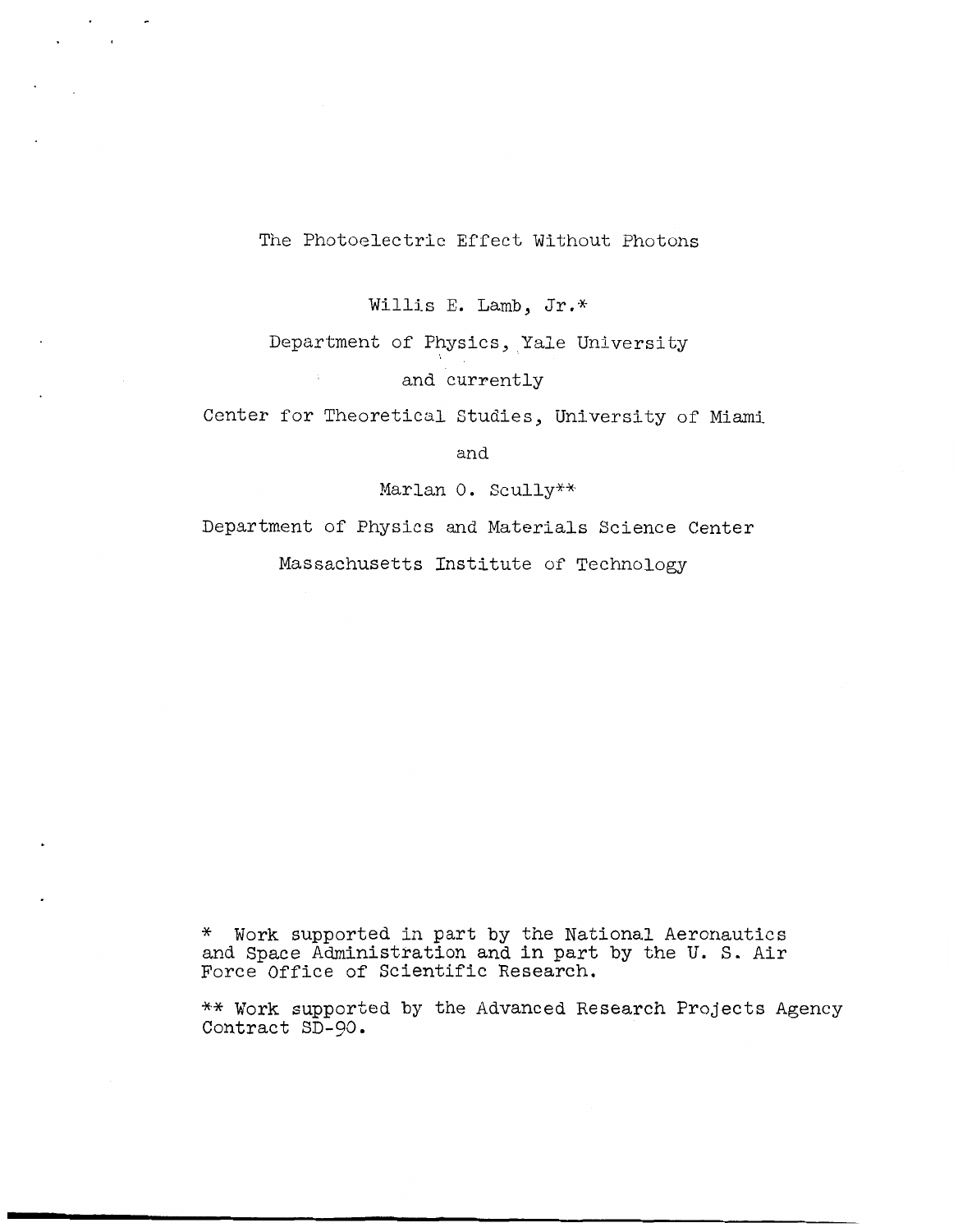A misconception which most physicists acquire in their formative years is that the photoelectric effect requires the quantization of the electromagnetic field for its explanation. text book' illustrates the point. The following quotation taken from a widely used physics

"Einstein's photoelectric equation played an enormous part in the development of the modern quantum theory. But in spite of its generality and of the many successful applications that have been made of it in physical theories, the equation

 $(1)$ 

 $hv = E + \phi$ 

*c* 

is, as we shall see presently,based on a concept of radiation - the concept of 'light quanta! completely at variance with the most fundamental concepts of the classical electromagnetic theory of radiation" .

In fact we shall see that the photoelectric effect may be completely explained without invoking the concept of "light quanta". To be sure, certain aspects of nature require quantization of the electromagnetic field for their explanation, for example:

- 1. Planck distribution law for black body radiation *(1900) 9*
- 2. Compton effect (1926),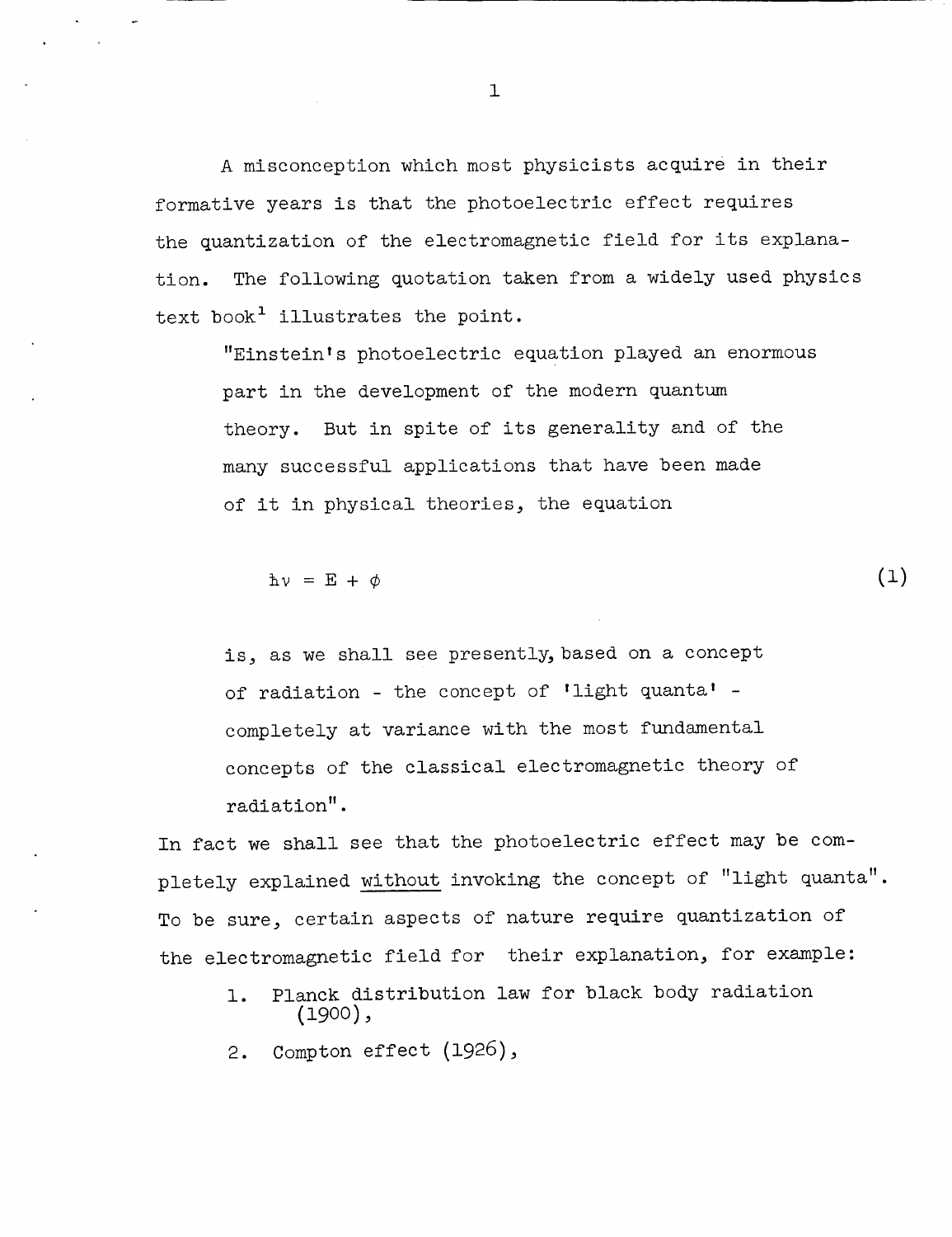3. Spontaneous emission (Dirac, 1927),

4. Electrodynamic level shifts (1947). The photoelectric effect is definitely not included in the foregoing list. It is an historical accident that the photon concept should have acquired its strongest early sup-

port from Einstein's considerations on the photoelectric effect.

The physicists of the early years of this century deserve great credit for realizing that "something" had to be quantized. The very existence of atoms, (Bohr, 1913), requires the finiteness of Planck's constant to be taken into account for the behavior of the atomic electrons. However, once granted the existence of atoms, we shall see that all of the experimental photoelectric phenomena are described by a theory in which the electromagnetic field is treated classically while only the matter is treated quantum mechanically. These phenomena include (a) the Einstein photoelectric relation **(l),** (b) the linear relationship between photocurrent and light intensity and (c) observations at low radiation levels where photoelectrons are obtained after times of illumination insufficient for "accumulation" in an atom of enough energy to liberate an electron, i.e.,  $> \phi$ .

A more detailed account of the theory of photoelectron emission, in which both the detector (atomic electrons) and the electromagnetic field (photons) are quantized, is published elsewhere. *<sup>2</sup>*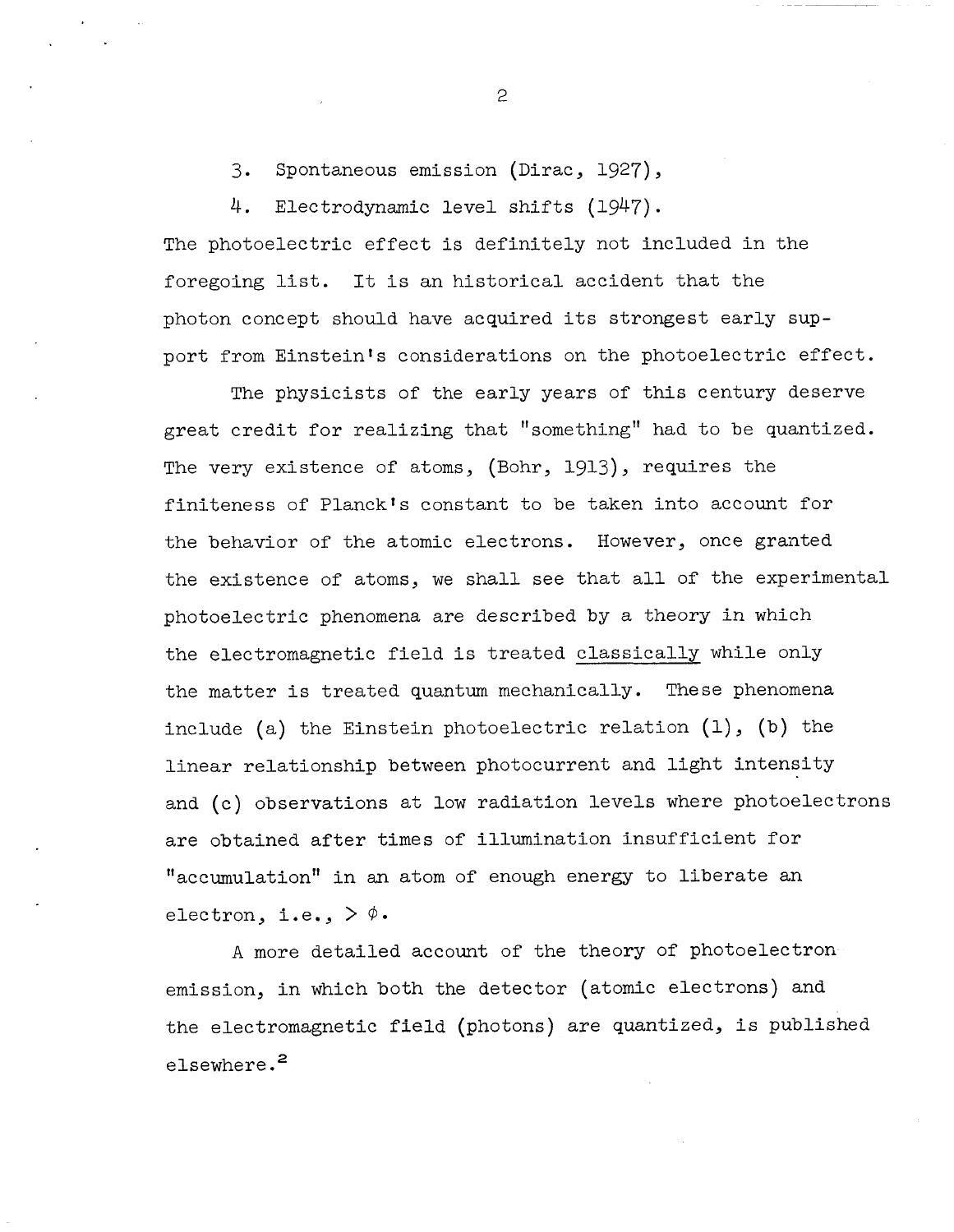Our model for a photodetector consists of a collection of completely independent atoms. Each atom has one electron<sup>3</sup> and is bathed in a classical electromagnetic field, for which the electric field is

$$
E(t) = E_0 \cos \nu t \t{.} \t\t(2)
$$

As indicated in Fig. 1, the atom has a ground state  $|g\rangle$ , and a quasi-continuum of excited states  $|k\rangle$  which are normalized in a length L very large compared to atomic dimensions, so that the k levels will approximate a continium when L is eventually allowed to become infinite. Photoelectron emission involves a transition from  $|g\rangle$  to any of the  $|k\rangle$ states. The Hamiltonian<sup>4</sup> for the electron as it interacts with the field is

$$
H = Ho - eE(t)x,
$$
 (3)

where H<sub>o</sub> is the Hamiltonian of the unperturbed atom, x is the atomic coordinate operator and e is the negative electronic charge. It is convenient to go into the interaction picture so that the interaction Hamiltonian becomes

$$
V(t) = - eE(t)x(t), \qquad (4)
$$

where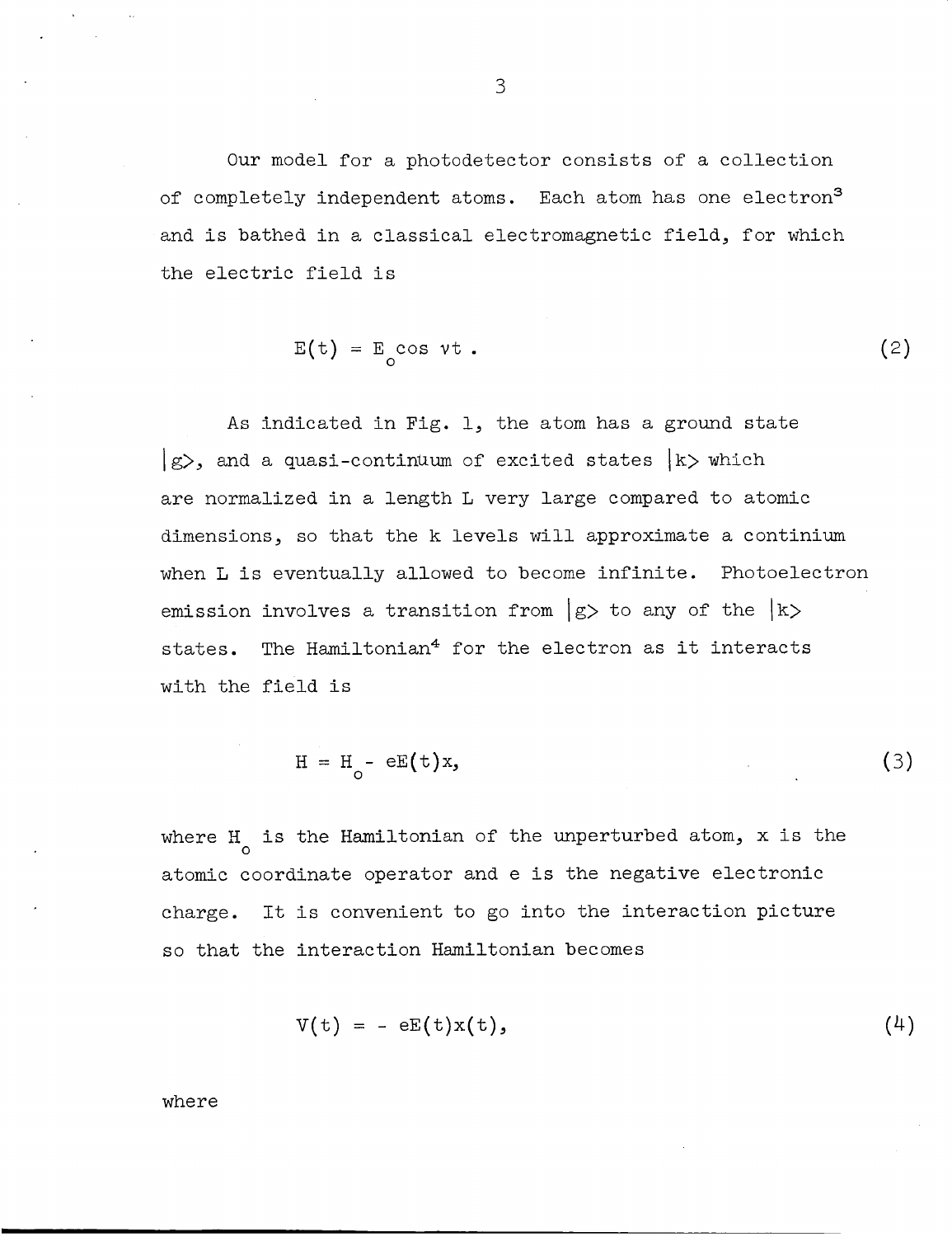$$
x(t) = \exp\left\{iH_0 t/h\right\} x \exp\left\{-iH_0 t/h\right\}.
$$
 (5)

The nonvanishing matrix elements of (5) are of the form

$$
\langle k | V(t) | g \rangle = - e x_{k, g} E(t) \exp\{ie_{k}t/h\},
$$
  

$$
\langle g | V(t) | k \rangle = - e x_{g, k} E(t) \exp\{-ie_{k}t/h\},
$$
 (6)

where  $\varepsilon^{\phantom{\prime}}_{{\bf k}}$  is the energy of the  ${\bf k}^{\rm \, \textrm{or}}$  excited state measured relative to the ground state. We ignore transitions between excited states, i.e., we are interested in knowing if the atom is ionized, not in what happens to the electron once it is in the quasi-continuum. The photoelectron density matrix obeys the equation of motion

$$
\frac{d\rho}{dt} = (-i/\hbar)\bigg[V(t), \rho(t)\bigg]
$$
 (7)

which has the formal solution

$$
\rho(t) = \rho(0) - (i/\hbar) \int_0^t dt \left[ V(t^{\dagger}), \rho(t^{\dagger}) \right]. \qquad (8)
$$

It is convenient to substitute Eq.  $(8)$  into  $(7)$  to obtain the alternative form for the time rate of change of the electronic density matrix

$$
\frac{dp}{dt} = (-i/\hbar) \Big[ V(t), \rho(0) \Big] + (-i/\hbar)^2 \Big[ V(t), \int_0^t dt' [V(t'), \rho(t')] \Big] \quad (9)
$$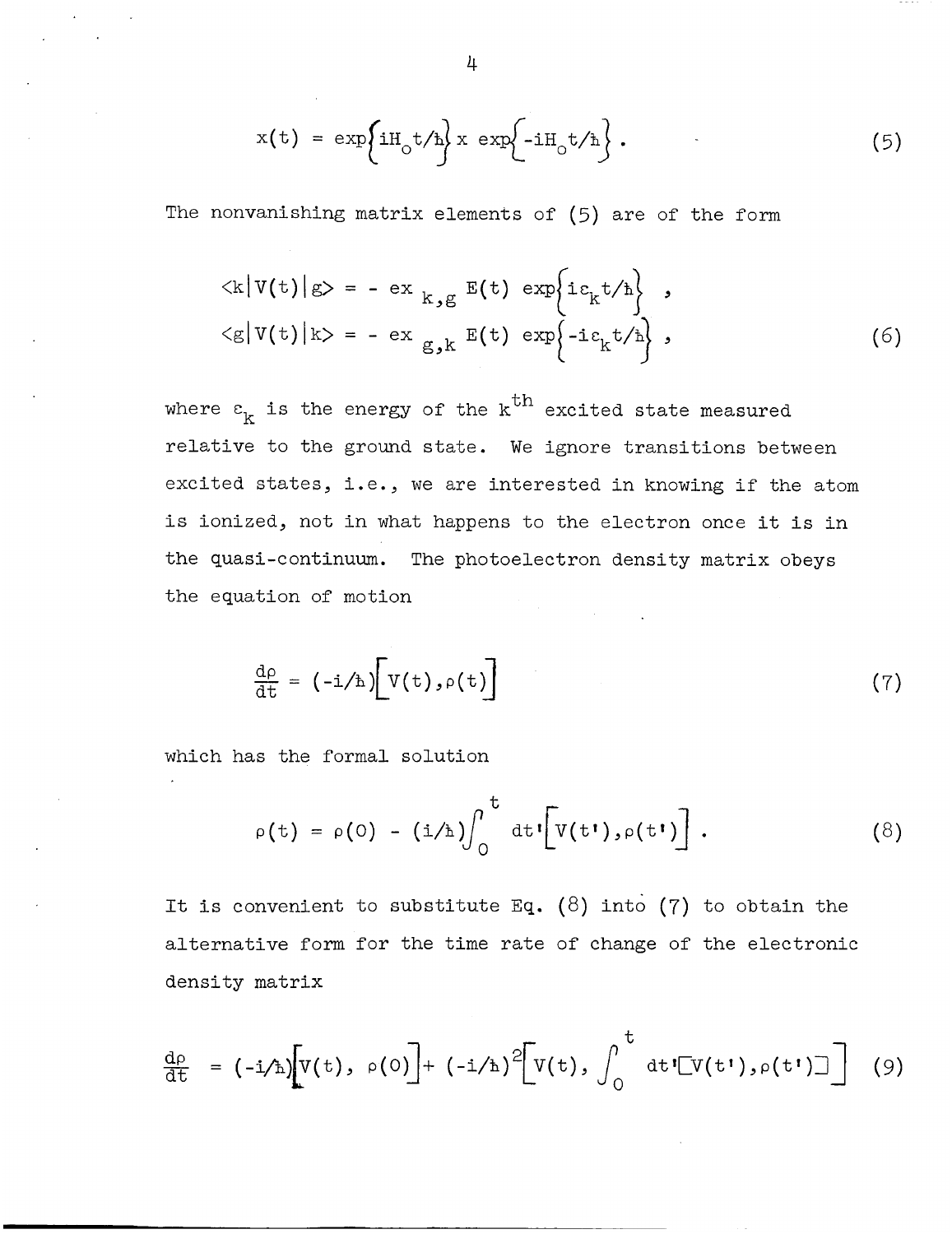as in reference (2).

Let us now proceed to derive the relation

$$
h\nu = E + \phi \t{10}
$$

where E is the kinetic energy of the liberated electron and  $\phi$ the work function of the detector. The energy distribution of the ejected electron is given by the diagonal elements of the electron density matrix,  $\rho_{k\rightarrow k}(t)$ . The lowest order contribution to  $\rho(t)$  is obtained by placing  $\rho(0)$  in the right hand side of Eq. *(8),* using the V(t) given by *(3),* and noting that the only nonvanishing matrix element of  $\rho(0)$  is  $\rho_{g,g}(0) = 1$ , we find

$$
\rho_{k,k}(t) = (-i/h)^2 \int_0^t dt' \int_0^{t'} dt'' \ll \left[ V(t'), \lbrack V(t'), \rho(0) \rbrack \right] |k>, (11)
$$
  

$$
\rho_{k,k}(t) = \hbar^{-2} \int_0^t dt' \int_0^{t'} dt'' \left[ ex_{k,g} g \cos vt' \exp\left\{ie_k t'/\hbar\right\} \rho_{g,g}(0) \right]
$$
  

$$
\times ex_{g,k} E_0 \cos vt'' \exp\left\{-ie_k t''/\hbar\right\} + c.c.
$$
 (12)

Evaluation of the integral (12) with neglect of small non-resonant terms gives

$$
\rho_{k,k}(t) \approx \frac{4|\exp_{k,g} E_0/2\hbar|^2 \sin^2\{( \exp_{k} \hbar^{-1} - \nu) t/2 \}}{\{ \exp_{k} \hbar^{-1} - \nu \}}.
$$
 (13)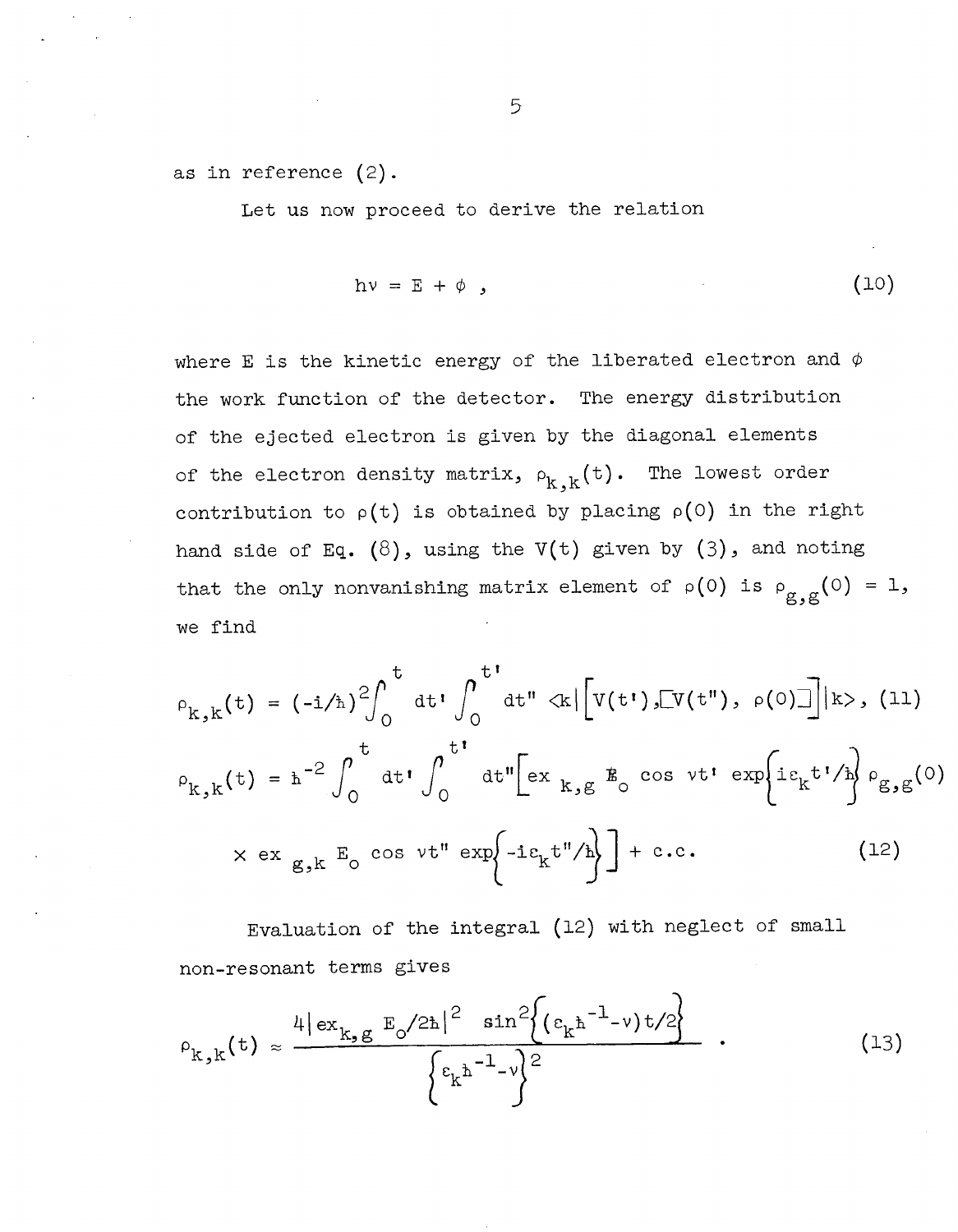It is clear that an electron will be raised to the kth excited state with appreciable probability only if

$$
\varepsilon_{\mathbf{k}} \approx \mathbf{h}\nu, \tag{14}
$$

\

with an energy spread of order

$$
|\Delta \varepsilon_{k}| \approx \hbar / t, \qquad (15)
$$

which quickly becomes experimentally undetectable. We denote by  $\phi = \varepsilon_1$  the energy of the first state of the quasi-continuous spectrum. This is the ionization energy of the atom, or work function of the photodetector. Measuring the energy  $E > 0$  of the liberated electron from the ionization energy by setting

$$
\varepsilon_{\mathbf{k}} = \phi + \mathbf{E} \quad , \tag{16}
$$

one has the desired Einstein photoelectric equation

$$
h\nu = \phi + E \t\t(17)
$$

Equation (17) can only be satisfied if  $h\nu > \phi$ , and we see that the energy dependence of the ejected photoelectrons obeys the Einstein relationship even for a classical radiation field illuminating quantized atoms. The concept of a photon is not needed.

The total probability  $P(t)$  for finding a photoelectron is given by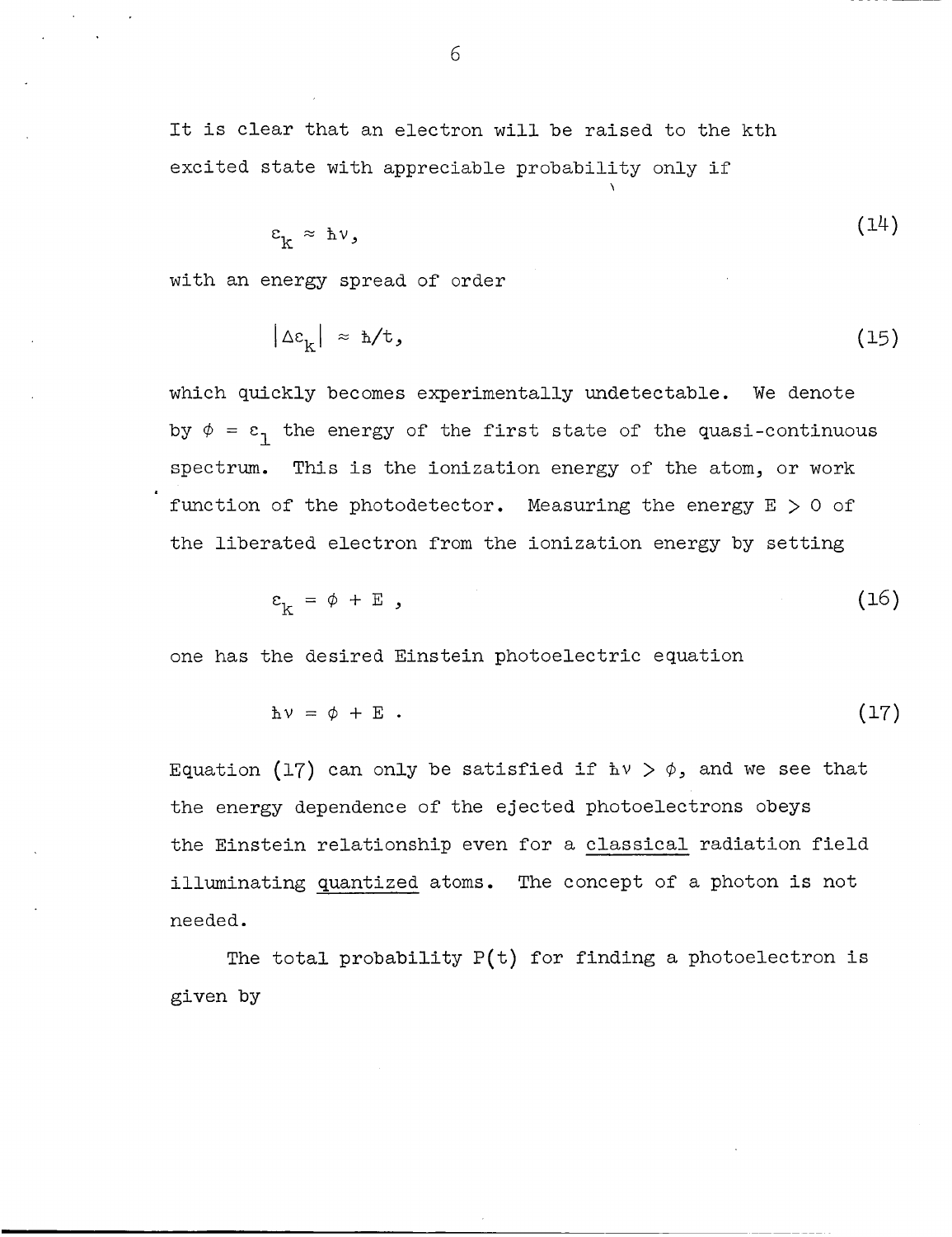$$
P(t) = \sum_{k} \rho_{k,k}(t).
$$
 (18)

This may be evaluated for the lowest order expressions (13) by replacing the sum over k by an integral over *e* 

$$
\sum_{k} \cdots \rightarrow \int \text{dec}(\varepsilon) \cdots,
$$
 (19)

where  $\sigma(\epsilon)$  is the number of states per unit range of  $\epsilon$ . In the familiar manner, (13) becomes effectively

$$
\rho_{k,k}(t) \approx 2\pi |\exp_{k,g} E_0/2\hbar|^2 \delta(\epsilon \hbar^{-1} - \nu) t \qquad (20)
$$

and (18) takes the time proportional form

$$
P(t) = \gamma t, \qquad (21)
$$

where the constant  $\gamma$  is

$$
\gamma = 2\pi \hbar \sigma(\hbar \nu) \left| \exp\left( \frac{2\pi}{\kappa} \right)^2 \right|^{2} = \frac{2}{\pi} \epsilon \qquad (22)
$$

This formula implies a "rate" of transitions y **for** each atom of a collection of independent atoms. This derivation provides a solution to an exercise proposed by Schiff<sup>5</sup>. It should be noted that (22) is proportional to the light intensity. Equation (21) certainly does not imply the "time delay" which some people used to expect for the photoelectrons produced by a classical e.m. field. The perturbation begins to mix the excited states into the electronic wave function as soon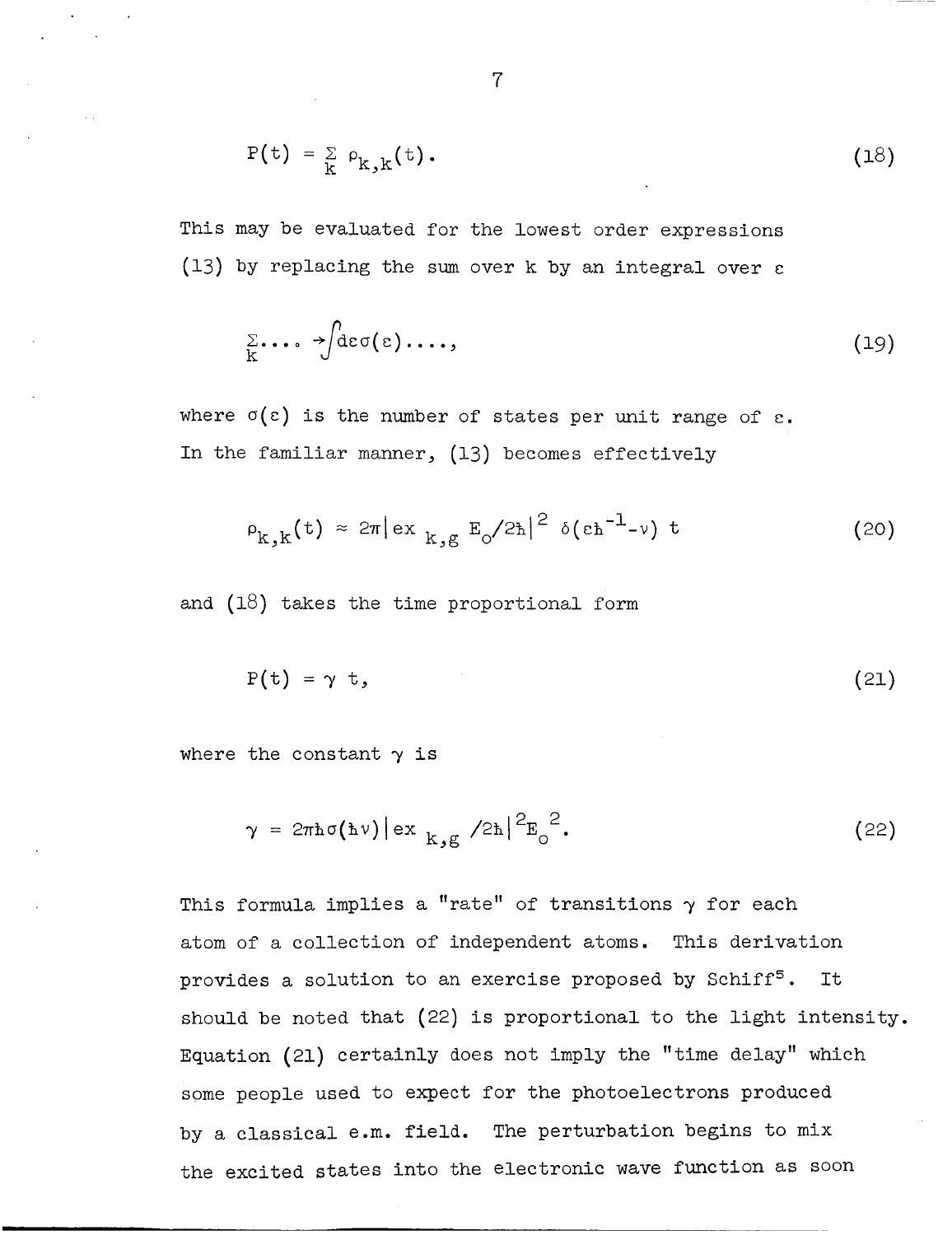as it is turned on. Of course, the calculation of P(t) refers to a probability for an ensemble in a typically quantum mechanical manner, and statistical fluctuations would be inevitable, but as shown elsewhere<sup>2</sup>, are fully and satisfactorily describable by the theory.

In most time dependent problems one is contented with a result like (21), correct to lowest order perturbation theory. Because of the simplicity of the model for our photodetector, it is possible to carry out the calculation to all orders in the perturbation, and hence to have an example where rate equations are rigorously justified.

We begin by noting that, from Eq. *(8),* P(t) obeys the relations

$$
\frac{dP(t)}{dt} = \frac{d}{dt} \sum_{k} \rho_{k,k}(t)
$$
\n
$$
= (-i/\hbar)^{2} \sum_{k} \langle k | \left[ V(t), \int_{0}^{t} dt' \left[ V(t'), \rho(t') \right] \right] | k \rangle, \qquad (23)
$$

or writing out the matrix product explicitly, observing (6)

$$
\frac{dP(t)}{dt} = -(1/h^2) \int_0^t dt' \sum_{k} \left[ V_{k,g}(t) V_{g,k}(t') \rho_{k,k}(t') + \rho_{k,k}(t') \right]
$$
  
\n
$$
\times V_{k,g}(t') V_{g,k}(t) + (1/h^2) \int_0^t dt' \sum_{k} \left[ V_{k,g}(t') \rho_{g,g}(t') \right]
$$
  
\n
$$
\times V_{g,k}(t) + V_{k,g}(t) \rho_{g,g}(t') V_{g,k}(t') \left[ . \right]
$$
 (24)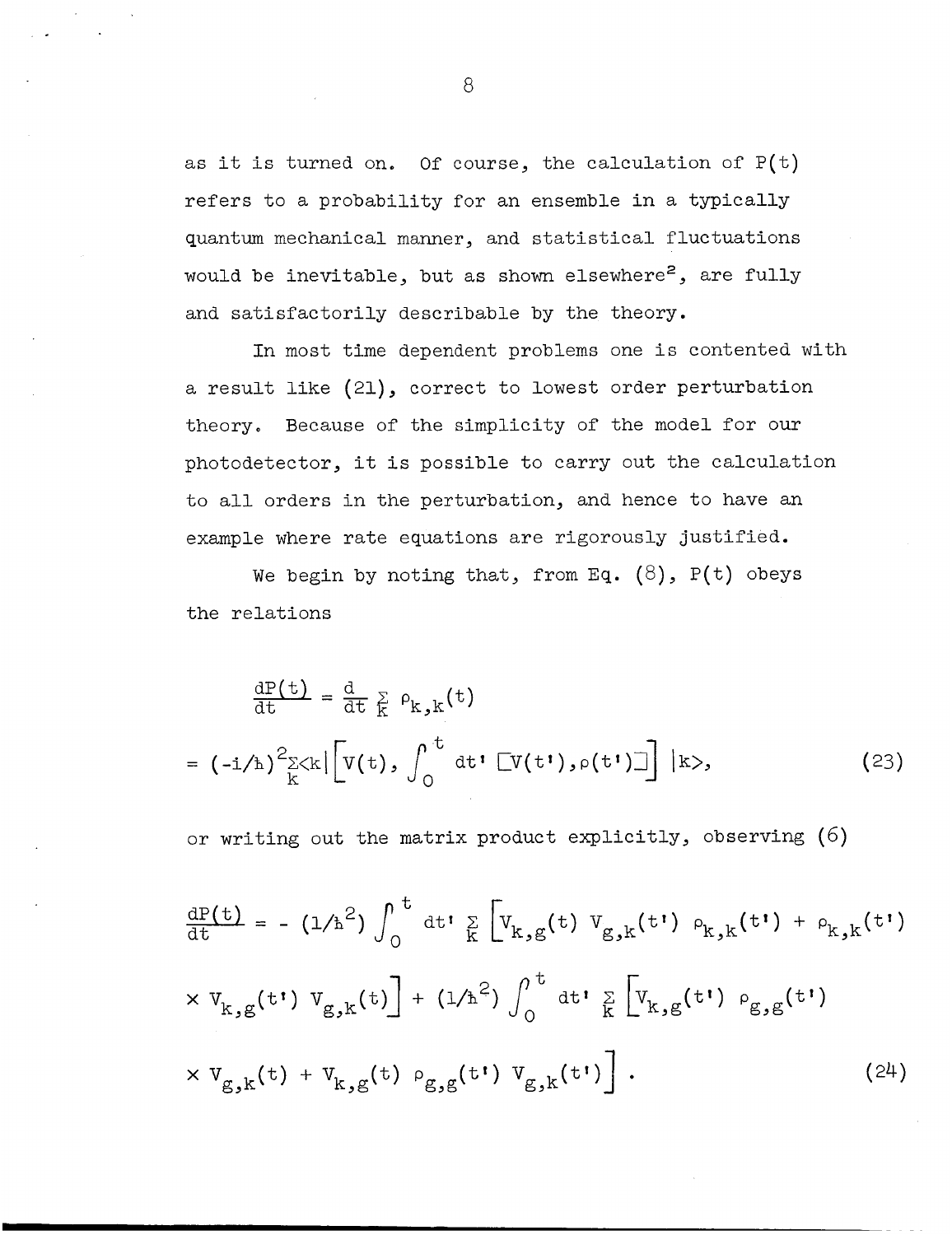Since  $\rho_{\bf g,g}(t^\dagger)$  and all  $\rho_{\bf k,k}(t^\dagger)$  are positive and their sum is unity, it is clear that the  $\rho^{\,}_{k,k}(t^{\,} )$  have an upper bound as functions of k. This may be estimated in the following fashion. It was seen from **Eq.** (15) that only the quasi-continuous states k in a range of energy

$$
|\Delta \varepsilon_{\mathbf{k}}| \approx \frac{\hbar}{t} \tag{25}
$$

(given by an uncertainty principle) are appreciably excited. The number N of these *states* **is** about

$$
N = (h/t) \sigma(h\nu). \qquad (26)
$$

At this stage in the calculation we might not be sure that the k dependence of  $\rho^k_{k,k}(t^{\dagger})$  is given by the perturbation result  $(13)$ , but the exact distribution<sup>6</sup> certainly cannot be appreciably sharper than given by (15). We may then estimate an upper bound for the  $\rho_{k,k}(t!)$  by

$$
\rho_{k,k}(t^{\dagger}) \leq N^{-1} \sum_{k} \rho_{k,k}(t^{\dagger}) = \left[1 - P(t^{\dagger})\right] / N \qquad (27)
$$

The density of states  $\sigma(h\nu)$  is proportional to the normalization length L, and hence as L **+m,** we have N **+w** and all  $\rho_{k,k} \rightarrow 0$ , while

$$
\rho_{\mathbf{g},\mathbf{g}}(t^{\dagger}) = 1 - P(t^{\dagger}) \tag{28}
$$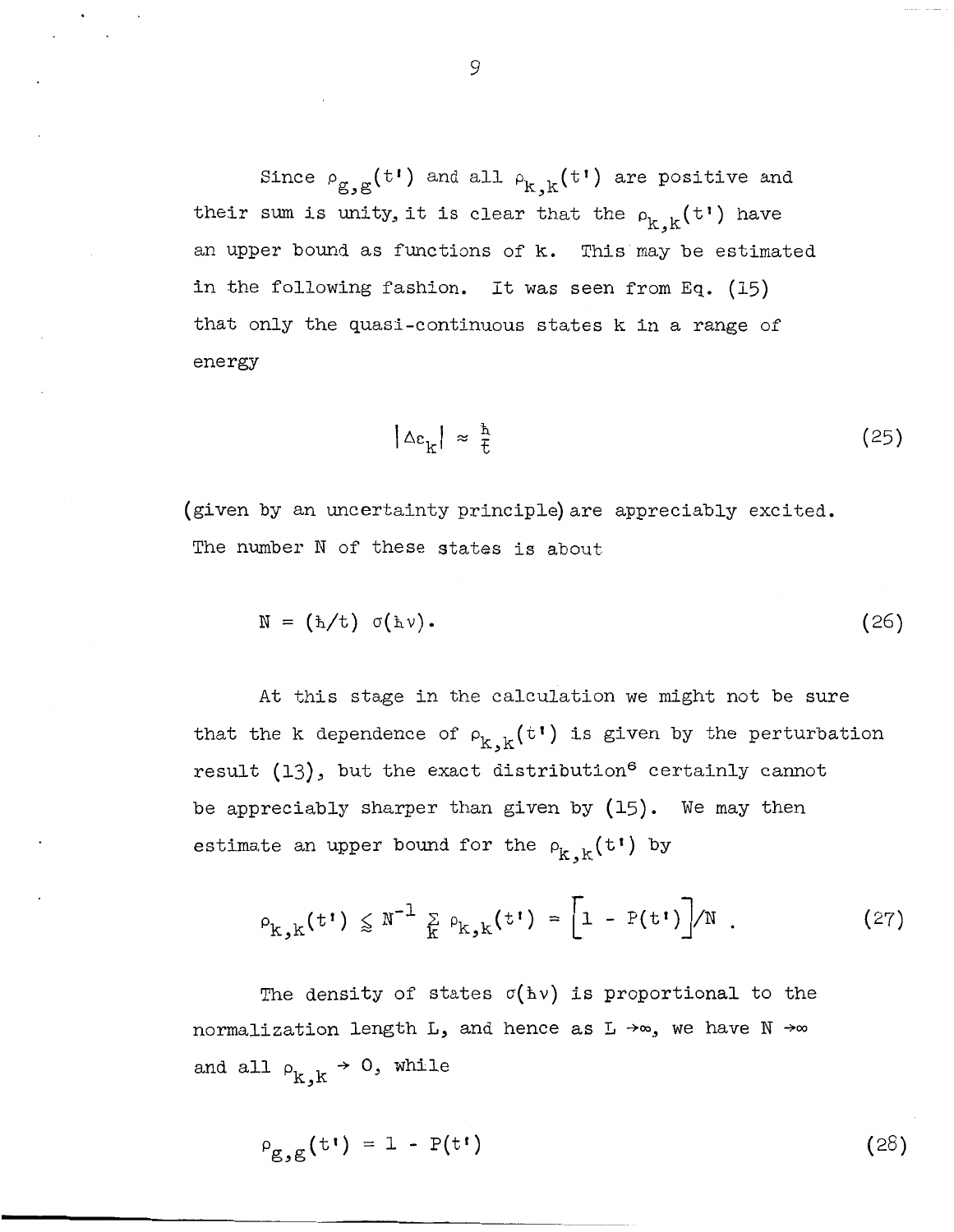remains finite for any finite time  $t'$ . Then as  $L \rightarrow \infty$ the terms in (24) involving  $\rho_{k,k}(t^{\dagger})$  can be neglected compared to those involving  $\rho_{\alpha-\alpha}(t^{\dagger})$  so Eq. (24) becomes g,g

$$
\frac{dP(t)}{dt} = \sum_{k} \int_{0}^{t} dt' |ex_{k,g} E_{0}/2\hbar|^{2} exp\{i(\epsilon_{k}\hbar^{-1} - \nu)(t - t')\} \rho_{g,g}(t')
$$
\n
$$
+ c.c.
$$
\n(29)

Replacing the sum over k by an integral over excited state energies **c,** and using (28), we obtain

$$
\frac{dP(t)}{dt} = \int d\varepsilon \sigma(\varepsilon) \int_0^t dt' |\exp(k, g E_0 / 2\hbar)|^2
$$
  

$$
\exp\left\{ i (\varepsilon \hbar^{-1} - \nu)(t - t') \right\} \left[ 1 - P(t') \right] + c.c.
$$
 (30)

The integral over  $\varepsilon$  leads to a delta function  $2\pi\hbar\delta(t-t)$ multiplied by some slowly varying factors evaluated at resonance  $\varepsilon = h\nu$ , and after doing the t integration we find the simple differential equation

$$
\frac{dP(t)}{dt} = \gamma \left[1 - P(t)\right],
$$
\n(31)

where the rate constant  $\gamma$  has the value (22) indicated by the perturbative theory. The solution of this differential equation  $P(t) = 1 - e^{-\gamma t}$  is intuitively obvious.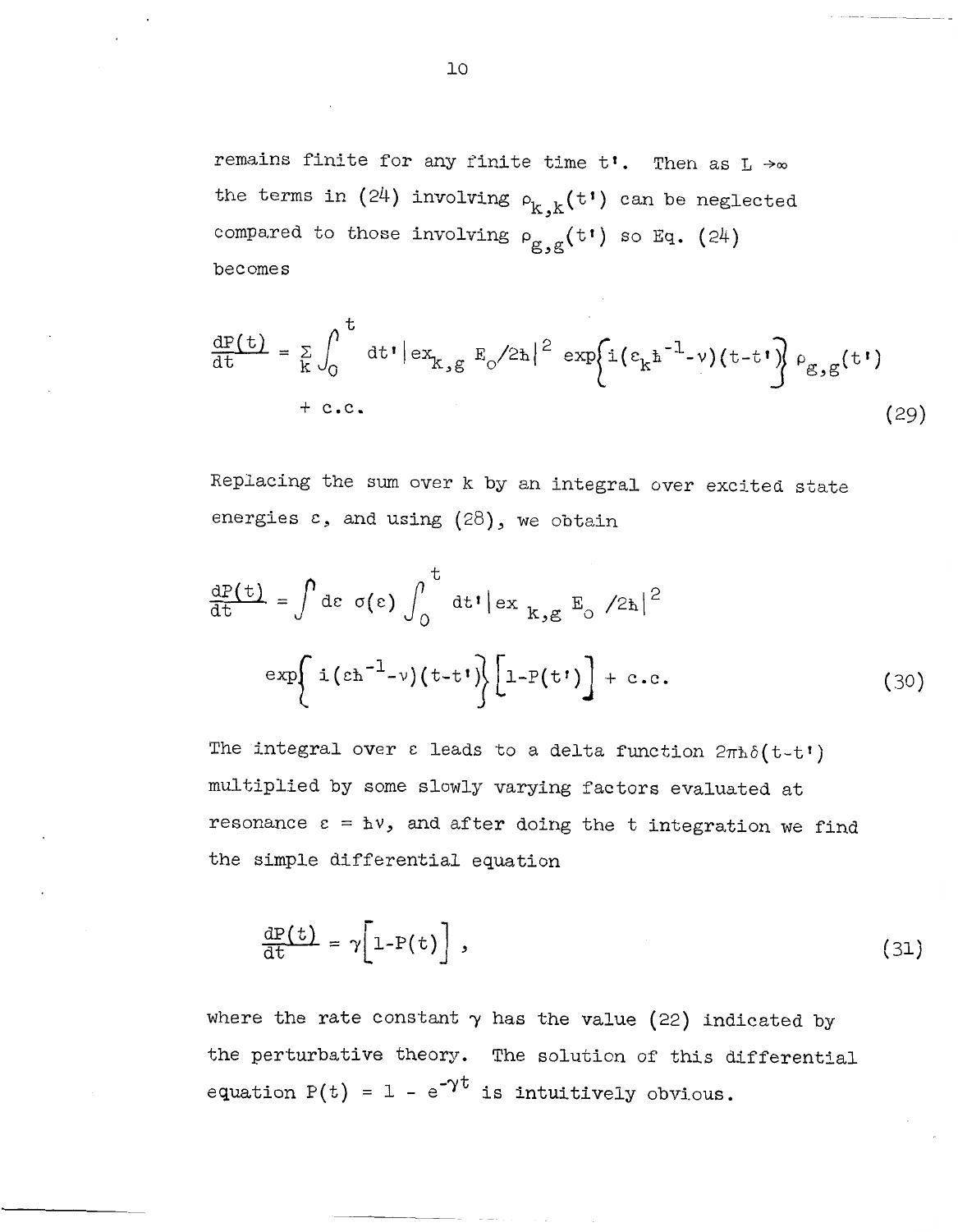In conclusion, we understand the photoeffect as being the result of a classical field falling on a quantized atomic electron. The introduction of the photon concept is neither logically implied by nor necessary for the explanation of the photoelectric effect.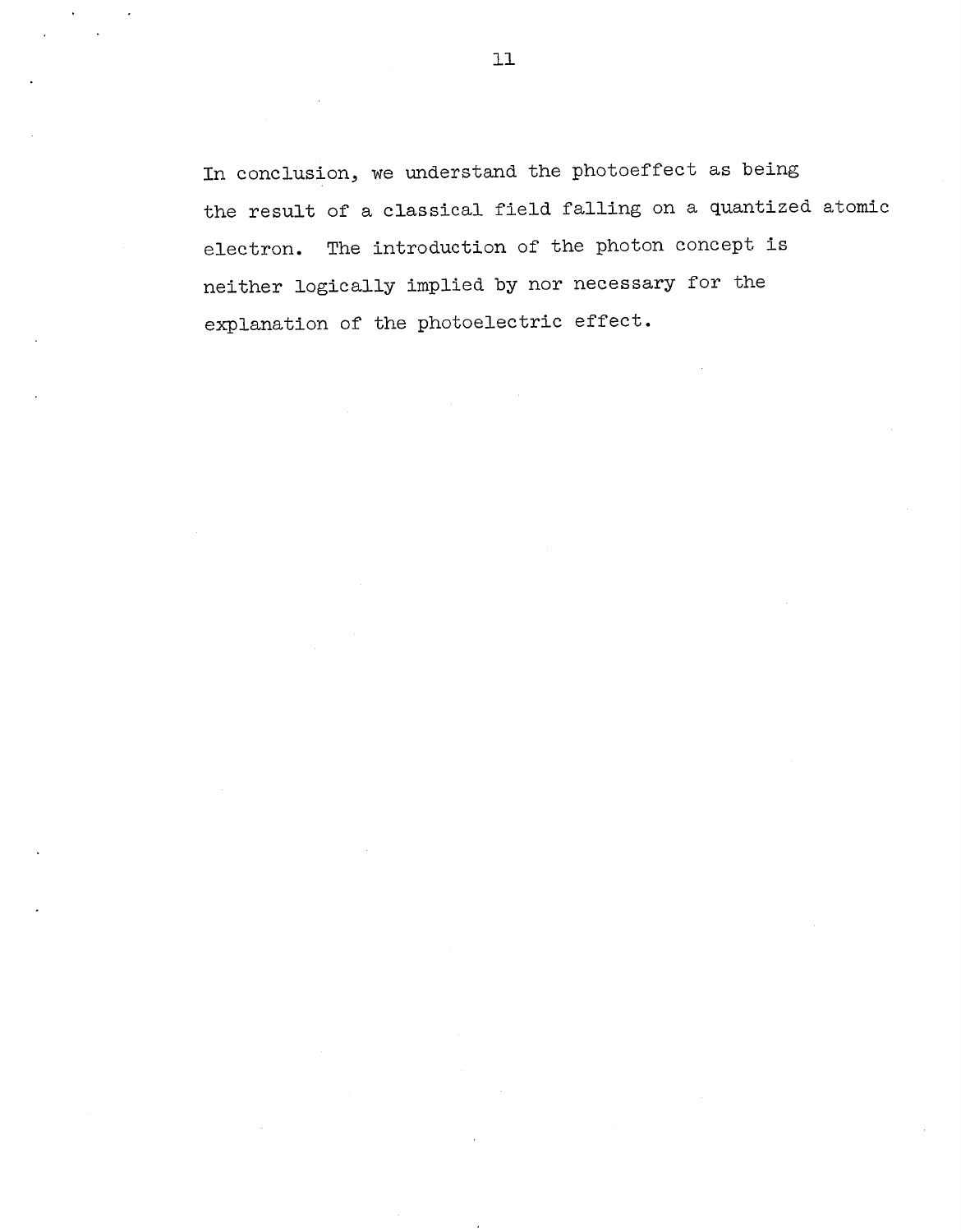### FOOTNOTES

- **1.**  F. K. Richtmyer, E. H. Kennard, T. Lauritsen, Introduction to Modern Physics, 5th ed. (McGraw Hill, New York 1955) p. 94.
- 2. **M.** 0. Scully and W. E. Lamb, **Jr.,** Phys. Rev. (to be published, 1968.)
- *3.*  For simplicity we consider the problem to be one dimensional with electric field and motion of the electron confined to the x axis.
- 4. Only the electric dipole part of the perturbation is taken, i.e., retardation and magnetic effects are neglected. This approximation is made only to simplify the equations.
- 5. **L.** I. Schiff, Quantum Mechanics (McGraw-Hill Book Company, Inc., New York, 1955), p. 220, problem 2.
- 6. This supposition can eventually be confirmed by examining equation (30).

#### FIGURE CAPTION

Classical field falling on atom having ground state  $\vert$ g> and continuum of excited states  $\ket{k}$ , lowest excited state energy is  $\phi$ .